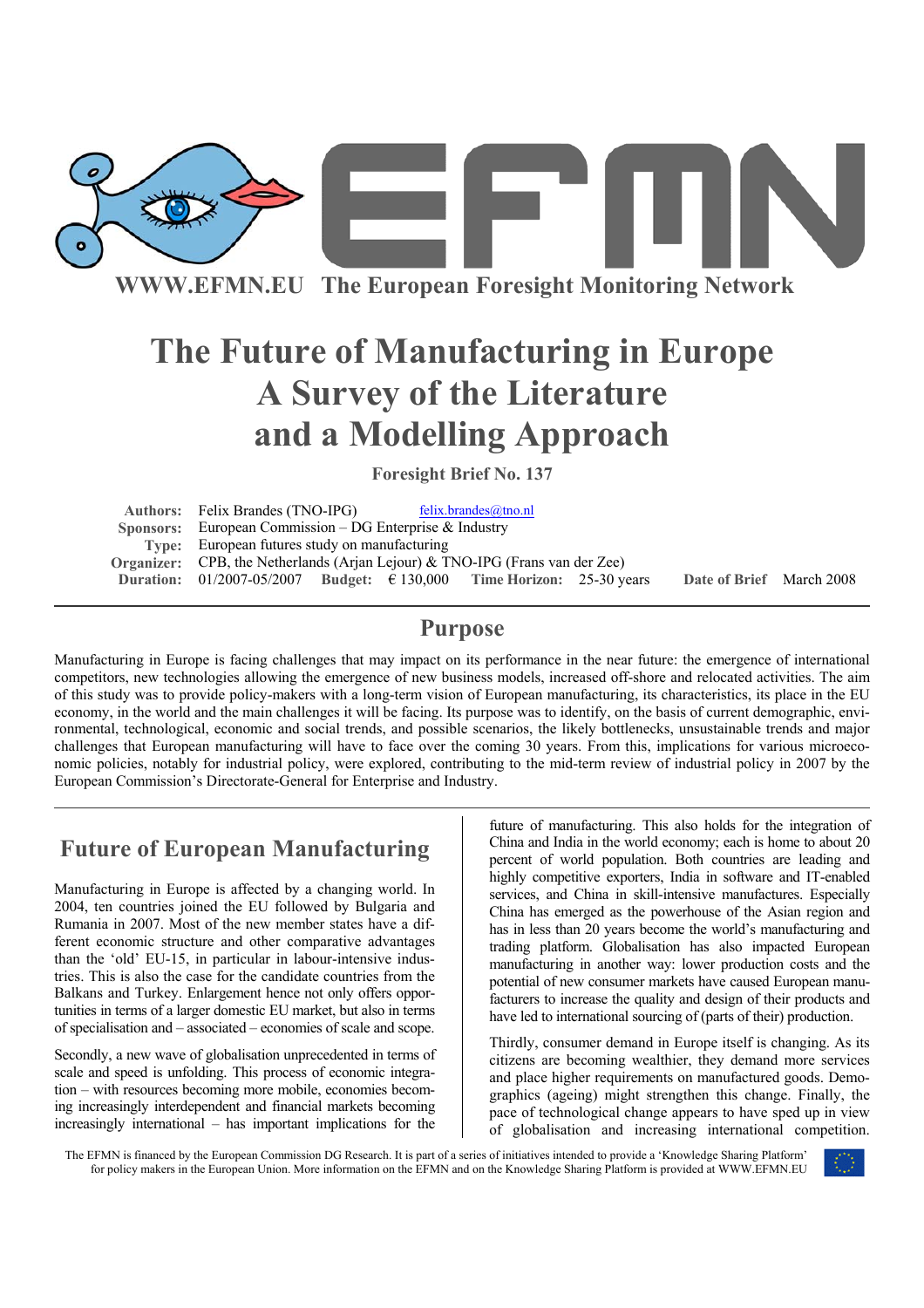Globalisation, EU integration, shifting demand and progress in science and technology, and innovation – whether disruptive or not – will all have a major impact on how the manufacturing landscape in Europe in terms of location, production, distribution of labour and physical appearance will manifest itself in the near and longer-term future.

## **Combining Qualitative and Quantitative Foresight Approaches**

The scenarios in this study have been developed in three consecutive stages, consisting of (i) a survey of existing futures studies, (ii) the drafting of qualitative scenarios, and (iii) a quantification of the scenarios using WorldScan, a dynamically applied general equilibrium model for the world economy. This approach was designed as a hybrid combining the traditional foresight studies with more quantitative oriented economic-scenario studies.

One important difference between the two groups of studies is the detail with which technological factors are explored in the foresight studies compared to the economic-scenario and modelling studies, which generally treat them as exogenous factors. Furthermore, while the foresight studies, in contrast to

## **A Three Part Structure**

As outlined above the study consisted of three distinct parts: a literature survey, the development of qualitative scenarios and the quantification of the scenarios using a modelling approach.

#### **Survey of Future Studies**

The survey of futures studies<sup>1</sup> served two goals: (1) to help identify the relevant main drivers and trends that form our current perspective and knowledge that can be seen as key to the future of manufacturing in Europe and (2) to explore what other expert groups and think tanks regard as possible manufacturing futures.

The timeframe considered in the literature surveyed ranged from 2015 to 2050. During the course of stage one, 101 foresight reports, scenario studies, academic publications and policy documents were surveyed along five clusters: international, technological, social and environmental trends and drivers as well as new business models. The studies surveyed covered European studies, global studies, North-American studies and South-East Asian studies in order of importance.

*FutMan*, *ManVis* and *Manufuture* – three major EU-wide foresight projects conducted over the past five years – formed the backbone of the survey. The results of these foresight studies were supplemented by other materials ranging from theme or aspect futures studies (e.g. expected income developments; impacts of climate change) to similar foresight studies carried

The purpose of this long-term scenario study was twofold: (1) to provide policy-makers, decision-makers and others with two long-term scenario-based views on the future of European manufacturing and (2) to explore the scope for EU policies to positively address and influence the future.

the modelling studies, largely employ qualitative scenarios, this study aims at combining the benefits of both approaches: first synthesising the results from many foresight studies to develop qualitative scenarios, followed by a quantification of the expected implications to check for the consistency of the scenarios as well as assess the expected impacts of policy packages. Furthermore, the communities conducting foresight studies and economic-scenario modelling studies have largely co-evolved with little interaction between them. This has led to foresight studies, focusing on participative processes and qualitative (policy) analyses and recommendations, producing results that are challenged by approaches focusing on quantitative analyses. This study therefore aimed to bridge the two communities by employing methods used in each of them. As such, the results of the study can also be seen as an experiment on how to conduct such studies in the future, combining methods from different communities.

out in other countries, such as the U.S. (e.g. IMTI, 1998; SRI), Japan (Nistep, 2005) and China (NRCSTD, 2005 – for further references see full background report [Zee & Brandes, 2007]).

#### **Qualitative Scenarios**

The survey identified at least five sets of major drivers affecting the future of European manufacturing. These drivers are: (1) globalisation and international competition, (2) technological progress, (3) socio-demographic change (in income and wealth, social values, shifting preferences, ageing), (4) energy and resource scarcity, and (5) climate change and the environment. Based on these, two scenarios were developed: *Cosy at Home* and *Adventuring the World*. The two scenarios exemplify two explicit but 'moderate extremes' based on further integrating markets, on the one hand, and a stalling or reversal of market integration, on the other. In *Cosy at Home*, inwardlooking, risk-averse, indecisive behaviour dominates the public as well as the private realm. In *Adventuring the World* outward-looking (resulting in a further opening-up), risk-loving and pro-active behaviour is prime.

*Cosy at Home* This scenario depicts a European manufacturing sector that faces an overall business and political climate that gradually becomes more inward-looking and passive. Uncertainty and indecisiveness at world level are answered with a European response of retreat. Politically unstable regions, threats of international terrorism, absence of binding action at global scale to tackle the negative consequences of climate change and the inevitable depletion of fossil fuels, and – related – a lack of real breakthroughs in alternative energy production and promising new technologies (nanotech-

<sup>1</sup> Published as an independent background report to this study, see Zee & Brandes (2007).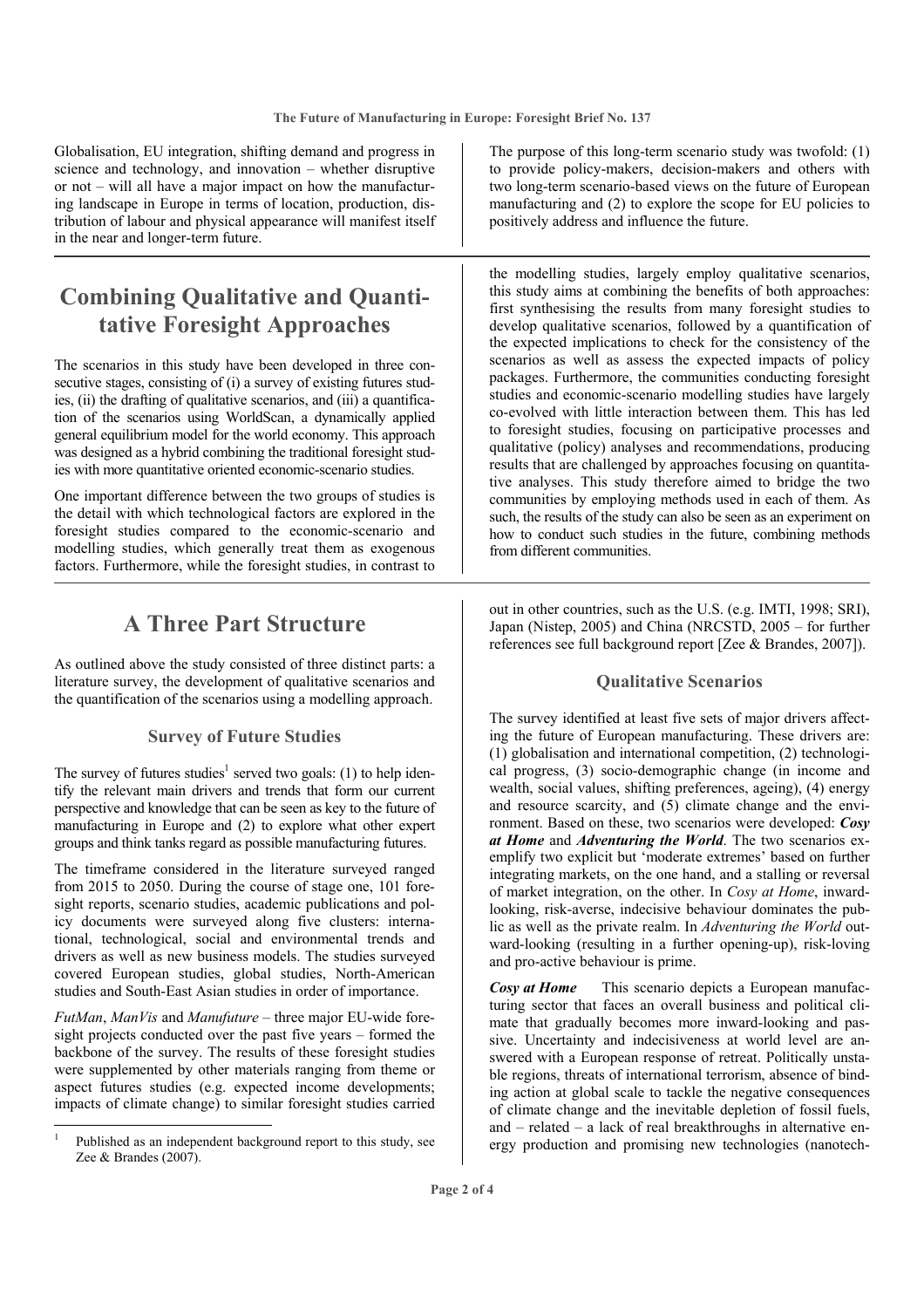nology and to a lesser extent biotechnology), give people the feeling of standstill and uneasiness. This in turn translates into a downturn in consumer and producer confidence and more inward-looking and risk-averse behaviour. Trust is something that may be found close by, but certainly not far from home. Rising energy prices and strong increases in monitoring and control of international movements of persons, goods and services result in a cost explosion in international transport and trade, which significantly alters the turn-of-the-century trend towards a further integrated world economy.

*Adventuring the World* This scenario depicts a European manufacturing sector that is faced with an overall business and political climate of international cooperation, openness, but also strong competition. European self-confidence strengthens as the political and ideological emptiness that characterised the turn-of-the-century era has been replaced with new inspiring notions of Europe's role in the world. This includes Europe assuming the position of a front-runner in solving problems of global warming, energy use and ageing as well as major breakthroughs in European social and cultural integration. Renewed decisiveness has triggered momentum at the global level and geo-political instability and threats of international terrorism are gradually disappearing. Considerable progress is made in alternative energy production and promising new technologies (nanotechnologies and biotechnology) have taken hold. A general upswing in consumer and producer confidence combines with new openness, and outward-looking and adventurous entrepreneurial behaviour. Trust relationships thrive. Rising energy prices stimulate new and more cost efficient energy-saving ways of transport of persons and products. Adequate road pricing and energy taxation increasingly supplant traditional labour taxes, making mobility and energy consumption better manageable and curbing harmful consequences.

#### **Quantification of Scenarios**

In the third step, the scenarios were quantified using an applied general equilibrium model for three main purposes: (1) the model ensured that the scenarios were consistent, since economic variables allow to describe and relate constraints and the current knowledge about interactions in the economy in a consistent form; (2) the quantification gave a feeling for the relative importance of various developments for the future well-being of society; (3) the model also offered the possibility of assessing the impact of framework policies and their relative importance.

However, large parts of the scenarios could not be quantified, as the general trends observed are expected to impact variables over

## **A Future for Manufacturing**

The analysis has shown that the share of manufacturing in employment and value added has decreased in Europe for decades reflecting structural changes in the global economy. However, manufacturing will remain important for trade and productivity increases, outpacing by far the service sector.

too long time horizons for workable quantitative assumptions. The complex feedback loops furthermore make it only realistic to illustrate the scenario trends related to economic growth and economic integration, which are at the heart of the WorldScan model. (For details on the quantification of the scenarios and their expected impact on manufacturing please see the 'final report').

#### **Impact of Framework Policies on Scenarios**

The quantification of scenarios sketched the macroeconomic developments, showing the possible impact of globalisation, technological change, ageing and structural change towards a service economy on economic growth and trade. Europe is expected to become less important as a place for manufacturing production in both scenarios as manufacturing shifts to Asia. The question whether these trends could be affected by policies was assessed in the third step. Rather than thinking about targeting and subsidizing specific industries, framework policies that could affect the environment where industrial production takes place in Europe were modelled for potential impact on the scenarios. The framework policies analysed were: (1) upgrading skills, (2) more effective regulation and less administrative burdens for firms, (3) R&D and innovation policies, (4) a strong competitive single market, (5) environmental policies, (6) supporting energy policies and (7) global trade policy.

The macro-economic outcomes for the EU as a whole in 2025 for both scenarios were analysed under the different framework policies. The differences between the two scenarios are minor. In *Adventuring the World*, GDP increases slightly more than in *Cosy at Home*, mainly because of the large impact of R&D and internal market policies. Exports increase faster in *Cosy at Home*, largely due to a composition effect of a higher share of total exports destined for other European countries. An increase in intra-EU exports due to new single market policies thus has a larger effect on total exports. R&D and innovation policies have the largest impact representing about 40% of the total GDP effect based on the lower bound returns in the literature. The reduction in administrative burden adds about 1.5% to GDP, internal market policies about 2% and skills even less. However, over time, when the whole labour force has been educated, the effects of upgrading skills will be larger. From Gelauff and Lejour (2006) we know that GDP effects will be three times as high in 2040 compared to 2025. However, compared to other framework policies, the economic effects even in 2040 will be unsubstantial.

Global manufacturing is expected to grow, fuelled by Asian economic development. Nevertheless, there is a future for manufacturing in Europe. In 2025, Europe's share in global manufacturing production and trade is estimated to be about 20%, much higher than its share in global population. Manufacturing is also estimated to contribute more than 15% to European value added in 2025 and to remain the most important driver for exports. A further strengthening of the internal market and adequate R&D and innovation policies can have a